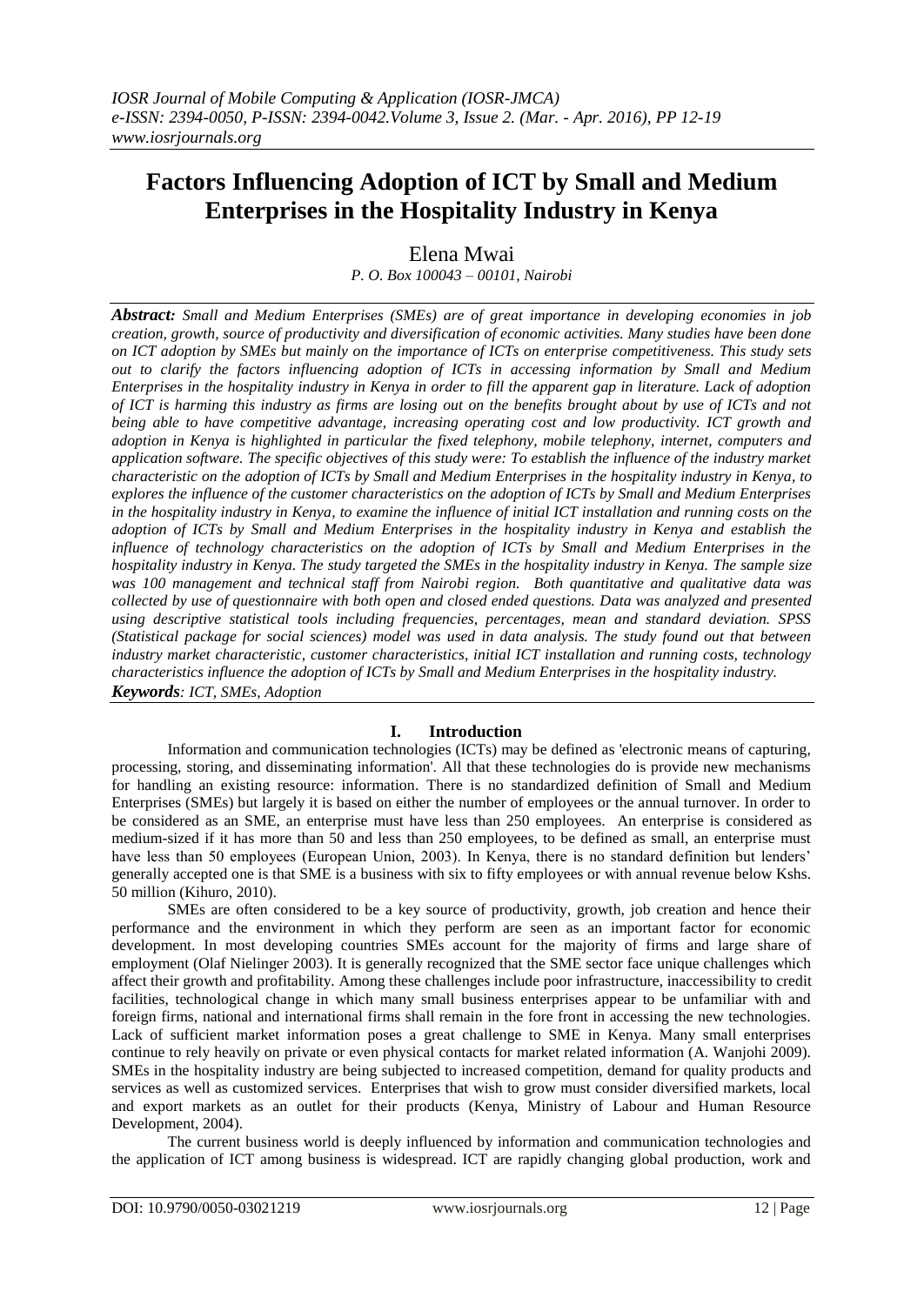business methods and trade and consumption patterns in and between enterprise consumers (kamal Mohammad, 2009).

Abilities of SMEs to adopt ICTs would render them global competitiveness and sustainability, however the extent for ICT adoption in Kenya is not clear particularly in the hospitality industry.

ICTs helps SME capture global market, sell to international customers and compete favorably with large corporations. ICTs provide opportunity to conduct business anywhere (Jannex et al, 2004). For small firms to adopt e-business and e-commerce strategies and tools, benefits must outweigh investment and maintenance costs (Mehrtens et al. 2001; OECD, 2004).

A high number of models and theories have arisen which aim to uncover the factors that will influence the adoption of technology. These factors range from focus on the technology itself through to the psychological characteristics of the individual (Dillon and Morris, 1996). The innovation diffusion theory draws upon different economic, psychological and sociological traditions in an attempt to explain the distribution of adopters typically following an s-shaped curve. Technology acceptance model talks of theory of reasoned action and aims at predicting the attitude of potential users toward a new technology focusing on individual perception (Davis, 1989).

Hospitality industry consists of broad category of fields within the service industry that includes hotels and restaurants, bars, lodging, event planning, theme parks, transportation, and additional fields within the hospitality industry. ICTs facilitate information access and the opportunity to reach markets beyond the Kenya borders.

ICT applications in hospitality industry have concentrated on front-office functions, including reservation, reception, housekeeping, cashier, catering, marketing, and customer relationship management. Online reservation is rarely used. Very few hotels have websites.

The various ICTs that have been adopted in the hospitality industry in Kenya include use telephone lines, faxes, and cell-phones for their communication purposes both to staff and clients. Internet services including email have been adopted by some of the SMEs.

Computer applications that are used in these enterprises are word processing, financial and accounting packages, spreadsheets and desktop publishing. Some SME uses internet for marketing and advertising.

# **II. Statement Of The Problem**

The development of technology has highly affected the way businesses operate; it has changed the organization structures and the degree of competition. Technology has created a competitive edge for the businesses which have adopted ICTs in their business operations. ICTs adoption in SMEs are said to provide means to accessibility, processing and distributing greater amount of data and information quickly in the organization to aid the process of making thoughtful decisions( Jimmy and LI, 2003). SMEs have been forced to adopt ICTs in their business processes in order to counter the competition posed by large and multinational companies (Ramdani, et al., 2009; Nguyen, 2009)

SMEs in the hospitality industry are being subjected to increased competition, an increased demand for quality of products and services, and a growing demand for customised services. Surviving in this competitive environment will require raising the overall productivity of Small and Medium Enterprises.

Lack of utilization of ICT to provide access to timely, accurate and relevant information and meet the information needs of SME in the hospitality industry is harming these enterprises which are leading to increased operating costs, affecting their competitive advantage, reducing incomes and their growth and development. For the hospitality industry this limits the access to information on market, credit facilities and opportunities, technological changes, technical skills and management skills

The extent to which SMEs in the hospitality industry in Kenya can actually benefit from the adoption of this potential and the factors that influence the adoption of this potential in accessing information is unclear. This study sets out to clarify this potential and assess factors influencing adoption of ICTs by Small and Medium Enterprises in the hospitality industry in Kenya in order to fill the apparent gap in literature.

# **III. Research Questions**

In order to achieve the objectives of the study, the following research questions will guide the inquiry:

- 1. How does the various industry markets characteristic influence the adoption of ICTs by Small and Medium Enterprises in the hospitality industry in Kenya?
- 2. How do the customer characteristics influence the adoption of ICTs by Small and Medium Enterprises in the hospitality industry in Kenya?
- 3. How do the initial ICT installation and running costs influence the adoption of ICTs by Small and Medium Enterprises in the hospitality industry in Kenya?
- 4. How do the characteristics of technology (ICT) influence the adoption of ICTs by Small and Medium Enterprises in the hospitality industry in Kenya?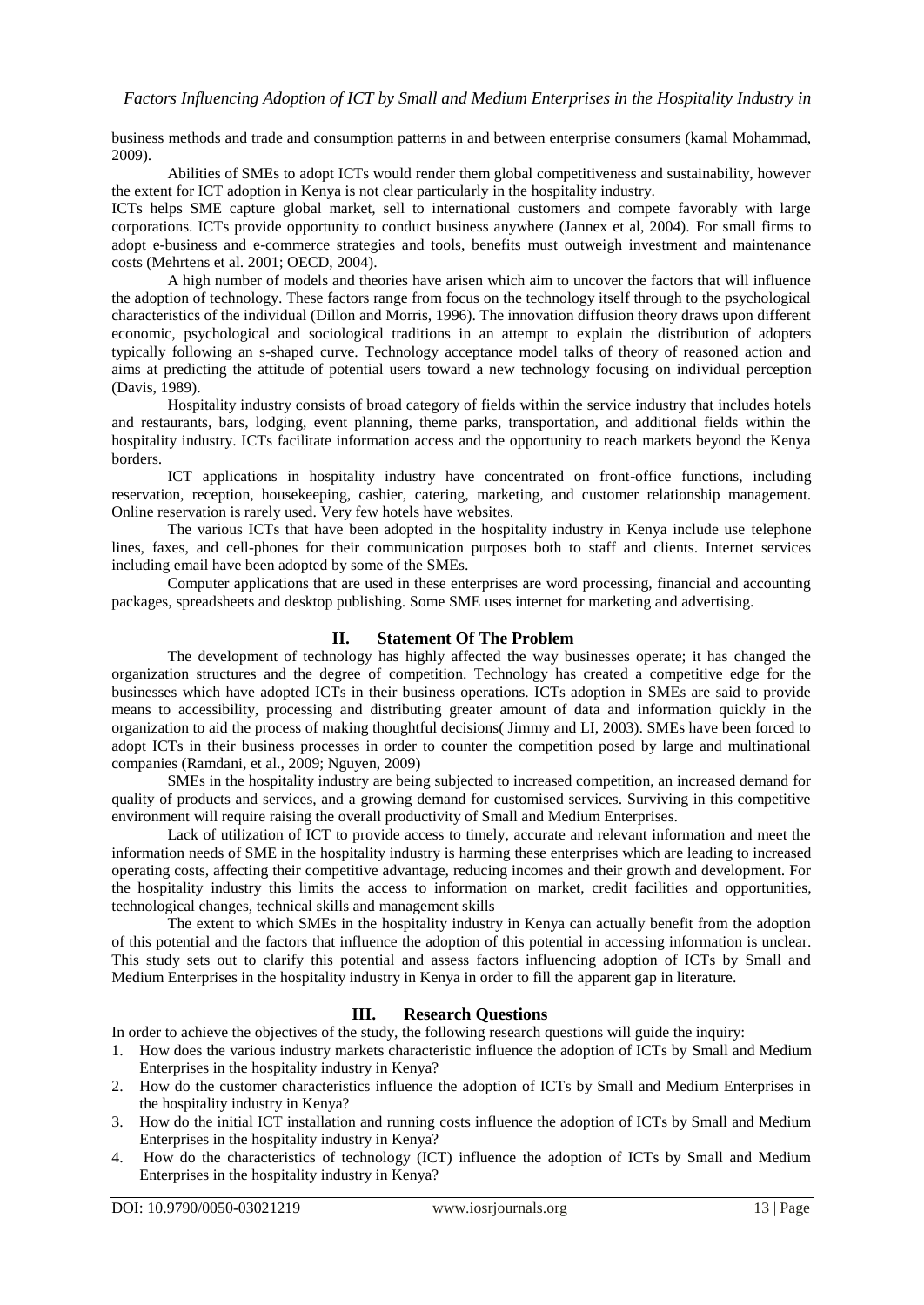# **IV. Literature Review**

#### **Empirical Review Mobile subscriber growth**

The country has four mobile operators name safaricom, airtel, orange and Yu (Essar Telecom Kenya). The regulator in this industry is the CCK. These operators have realized tremendous growth in subscriber rollout which has seen the combined subscriber base reach 29.8 million subscribers in total, or a 75.8% penetration rate as at March 2013. However there was 2.9 per cent decline during the period from 30.7 million subscribers compared to the same quarter of the previous year. The decline was brought about by reduction in subscriptions by three mobile operators namely Safaricom Limited, Airtel Networks Limited and Telkom Kenya (Orange). Despite promotions and special rates by operators during the period, the mobile subscribers appear not to have been keen to take advantage of the offers. Notably, the regulator"s directive to the operators to switch off unregistered SIM cards by 31stDecember 2012 could have contributed highly to the remarkable decline in the number of subscribers. According to a report released by the Commission, over 2.4 million SIM cards had been suspended as at 8thJanuary 2013.

## **Mobile Money Transfer Service**

The mobile money transfer service has continued to record a steady growth over the period. During the period under review, the number of mobile money subscriptions increased by 10.1 per cent to reach 23.2 million up from 21.1 million the previous quarter. Compared to the same quarter of the previous year, an increase of 22.6 per cent was recorded. The popularity of the service, coupled with its ease and convenience in use as well as facilitation of electronic payments have continued to be the main drivers behind this growth.

#### **Role of ICTs to Small and Medium Enterprises**

In countries where SMEs already have basic ICT, adopting more advanced ICT still brings enormous benefits. Advanced communication technologies such as email can help firms communicate faster and cheaper with both its suppliers and clients. In 2000, an organization that uses paper took on average 7.4 days to move a purchase from request to approval, but if done electronically, only took 1.5 days.12 Advanced ITs such as ERP software can capture cost savings. ICT also help SME obtain the necessary information, process and disseminate within a reasonable timeframe and access to information for marketing purposes

#### **Challenges of using ICTs by SMEs**

Large organizations have enough resources to adopt ICT while on the other hand SMEs have limited financial and human resources to adopt ICT. (Duan et al 2002) identified lack of ICT skills and knowledge in SMEs as one of the major challenges faced by all European countries. (Shiels et al 2003) found that characteristics of the firm and industry sector are contributory factors to the adoption and exploitation of ICTs by SMEs. (Kapurubandara et al 2006) have categorized internal and external barriers that impede adoption of ICT by SMEs in a developing country. The internal barriers include owner manager characteristics, firm characteristics, cost and return on investment, and external barriers include: infrastructure, social, cultural, political, legal and regulatory.

# **Theoretical Framework**

#### **Theories of adoption**

A high number of models and theories have arisen which aim to uncover the factors that will influence the adoption of technology. These factors range from focus on the technology itself through to the psychological characteristics of the individual (Dillon and Morris, 1996). In this: Rogers"s innovation diffusion theory and the technology acceptance Model. The innovation diffusion theory draws upon different economic, psychological and sociological traditions in an attempt to explain the distribution of adopters typically following an s-shaped curve. Technology acceptance model talks of theory of reasoned action and aims at predicting the attitude of potential users toward a new technology focusing on individual perception (Davis, 1989).

#### **Diffusion of Innovation**

Diffusion is the process by which an innovation is communicated through certain channels over time among the members of a social system (Rogers, 2003).

Rogers states that there are four main elements of diffusion: Innovation; the idea, practice or object that is developed that is the focus of the adoption, Time; the acceptance rate of the innovation over time, Communication channel; how the innovation is introduced or how it is marketed to an individual, Social system; the elements (such as individuals, groups, organizations and/or subsystem) that are involved in the adoption of the innovation and their impact on each other. Each of the above four elements play a role in the adoption of technology. When assessing the adoption of ICT, focus needs to be placed on the innovation itself; in particular,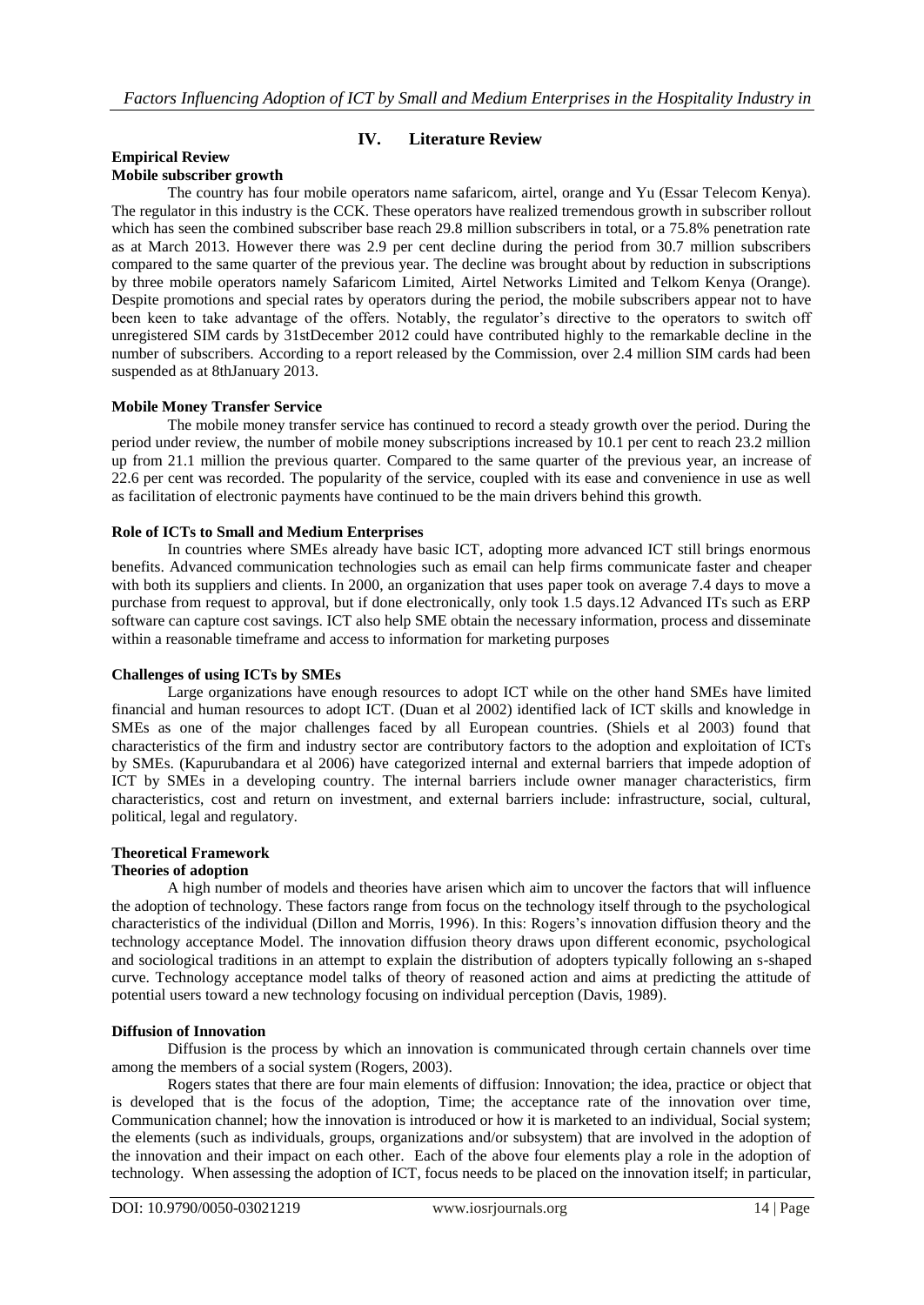do ICTs offer greater benefit over existing tools and methods? In addition do potential users, managers and entrepreneurs" see a need to change their way of doing things? Also it is necessary to consider where ICT is in its adoption cycle? Related to this is which "adopter categories" are using ICTs and how ICTs can be encouraged to be used by other categories?. The way in which ICT is communicated and encouraged by the social system will also play a role. The managers will be the main players in introducing ICT tools. However, the managers will be impacted by other managers seeing ICT in use, which will impact and encourage others to adopt.

The Characteristics of Innovation that were considered were Relative advantage, Compatibility, Trialability, Complexity and Observability

Rogers (2003) states in general that successful adoption of a particular innovation should score higher in terms of its relative advantage over existing practices, compatibility to users' needs, trialability and observability, and lower in its complexity to use. There is a general agreement among researchers that Rogers Innovation Diffusion Theory is a suitable and valid theory for examining the process of adoption. Looi (2004) stated that Rogers" theory is considered valuable because it attempts to explain the factors which influence the adoption of an innovation and the manner in which new innovations are disseminated through social systems over time

In Rogers"s Diffusion Model it categorizes and groups users according to the speed in which they adopt new technology. These categories include: (1) innovators, (2) early adopters, (3) early majority, (4) late majority, and (5) laggards. These have been described as follows (Kiljander 2004): The innovators are the "techies", the experimenters who have technology as a central interest in their lives and pursue new technology as soon as it appears, no matter what its function is, The early adopters are the "visionaries" who blend an interest in technology with a concern for significant professional problems and tasks, The early majority are the "pragmatists". Although fairly comfortable with technology in general, their focus is on concrete professional problems rather than on the tools (technological or otherwise) that might be used to address them, the late majority are the conservatives or "sceptics". They share the attitude of the early majority, though being less comfortable with technology, The laggards are the most likely never to adopt at all.

# **V. Conceptual Framework**

#### **Industry market characteristic**

According to Sunil and Nazrul 2005 in the hotel industry, the geographical location of a hotel has a major impact on its operations and profitability. The geographical location of a hotel greatly determines the profile of its visitors, the size of its market and the level of competition that it has to face. These three variables also have a strong impact on the ICT adoption propensity of a hotel. This is because the ICT adoption propensity of a hotel can be linked mainly to its expectations about the value addition that ICTs can provide to its customers, as well as the belief about the expansion of its target market through ICTs. A hotel will therefore be more inclined to adopt ICTs if it expects the ICT-based facilities to either provide greater competitive advantage or to blunt the advantage enjoyed by its competitors considering the characteristics of its customer profile, its market size and the intensity of competition that it has to face. Thus, based on the profile of a hotel's visitors, the size of the market, or the intensity of competition, hotels may differ in their levels of ICT adoption propensity. Wei *et al.* (2001) found significant impact of geographical location on the adoption and use of the internet among hotels. Thus, the location-related factors considered are: the percentage of consumers who visit the hotel's location from high internet penetration areas, the overall market size of the hotel's location; and the level of competition between the firms in the locality. Unless their target consumers access and use the internet as a medium for transaction, hotels are not in a position to rely heavily on the internet for their marketing activities. Some of these factors have been found to have significant impact on the adoption of the internet by Wei *et al.* (2001) in a study conducted among mangers in the hotel industry. The size of the hotel has an important effect on ICT adoption propensity. The effective adoption of several ICT technologies requires a substantial investment of resources. Lack of resources may affect the inclination of small hotels to adopt costly ICTs, and therefore large hotels can be expected to be more inclined to ICTs. Further, the risky nature of investing in new technologies may prompt small hotels to wait until the technology has stabilized before investing in it.

#### **Customer Characteristics**

The rapid development and commercialization of information and communication technologies (ICTs) for the travel and tourism industry has prompted hotels and other enterprises in this sector increasingly to adopt these technologies. This is based on the expectation that new ICT-based technologies and processes will lead to an improvement in operating efficiencies and customer service levels. According to Connolly and Olsen (2000), information and communications technology is the single greatest force effecting change in the hospitality industry. Buhalis (1998) attributes this trend to both rapid advances in technology as well as the increasing demands of customers, who look forward to flexible, specialized, accessible and interactive products and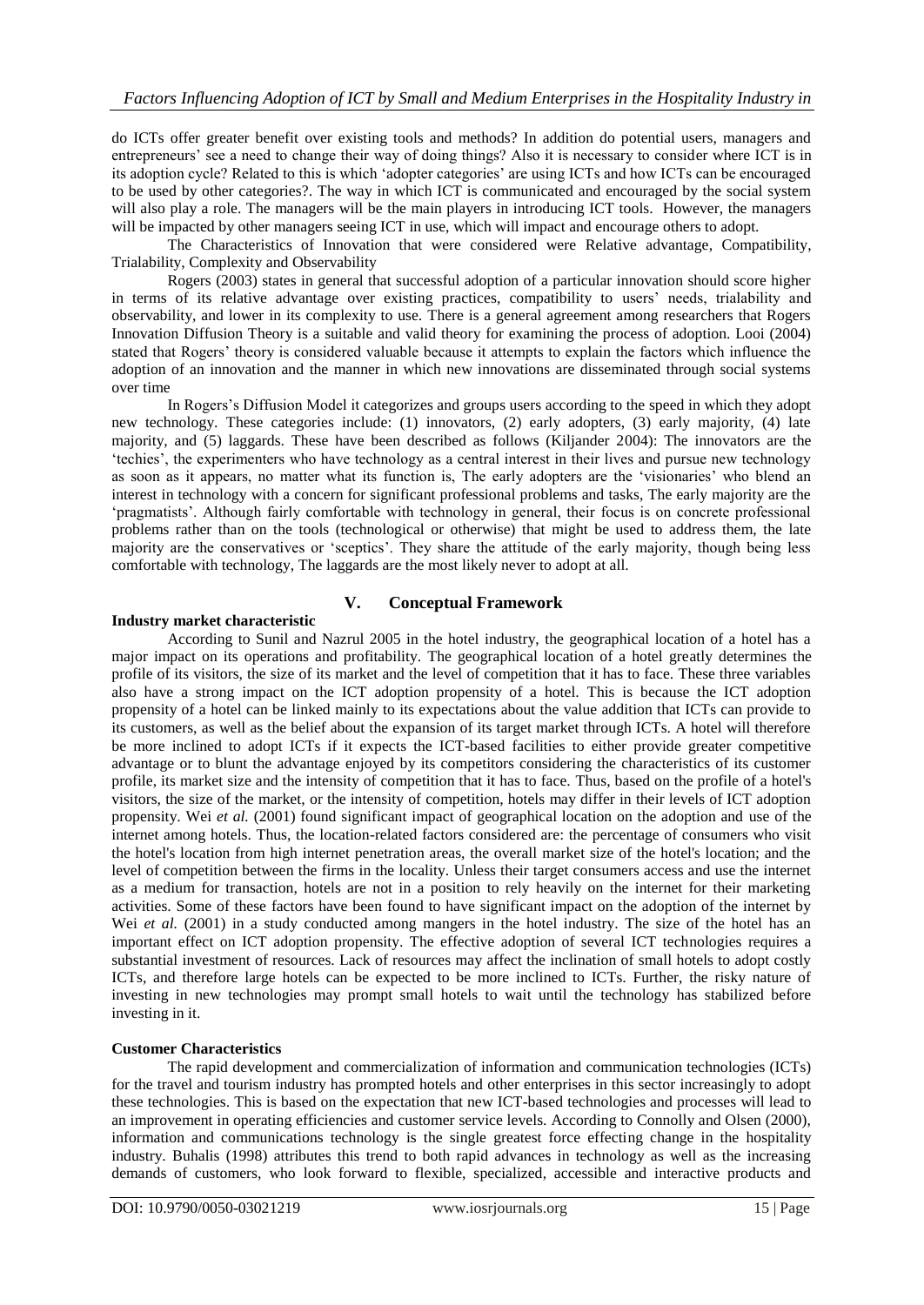communication with principals. ICT-based products and processes help hotels to enhance operating efficiency and improve the service experience as well as providing a means to access markets on a global basis.

## **Initial ICT installation and running costs**

Investment in ICTs is expensive, and its impact largely un-researched and easily exaggerated (Xie, 2000). According to Wong (2002), many of the assumptions underpinning current thinking on ICTs in development are based on intuition rather than analysis – and on limited evidence from a narrow range of pilot projects rather than large-scale impact assessments. The danger is that, without better understanding of the real impact of ICTs on both national economies and community development, the pursuit of over-ambitious, unrealistic goals may mean that resources are misapplied and worthwhile objectives missed. When compared to developing economies, ICT investment costs are generally much higher in Less Developing countries (LDCs) where almost all ICT equipment must be imported (often subject to high rates of taxation and non-tariff barriers), and where telecommunications usage charges are generally much higher (especially for international and Internet connectivity). Regulatory factors such as licence fees often also add to the cost of ICT investment. The net result is that every dollar of ICT investment in an LDC buys significantly less ICT equipment and usage than in the developed economies. This is therefore likely to have a significantly lower rate of return (OECD, 2004).

# **VI. Research Framework**

The research framework below shows the various attributes drawn from the literature review above using the adoption theories and the empirical literature. The research model also draws from previous studies on ICT adoption in small firms. The model will be used to analyses the influence of the independent variable on the dependent variable. The independent variables include market characteristics, customer characteristics, initial ICT installation and running costs and the ICT characteristics.



**Figure 2.1 Research Framework Diagram of Integration of Factors influencing ICT Adoption**

#### **Summary**

The above conceptual framework has been built using the existing literature and knowledge by borrowing from previous research on ICT adoption done both locally and internationally. The conceptual framework will be used to investigate the impact of the independent variables which include Market Characteristics, Customer characteristics, Initial ICT installation and running costs and ICT characteristics on the adoption of ICTs by SMEs.

# **VII. Research Methodology**

The survey method which incorporated both qualitative and quantitative research approaches was used for this study. The study was a Descriptive research. The target population was the managers and technicians in SMEs in the hospitality industry in Kenya. The sampling technique that was used to select the subject of study was simple random sampling to ensure data validity was guaranteed. The sample was taken from SMEs in hospitality industry in Nairobi. The sample size was 100 of those SMEs. 10% of organization staff mostly comprised of the management and technical team who had the required knowledge in the subject of study was sampled using simple random sampling. The main research instrument that was used in this study was questionnaires. Data collected was analyzed using descriptive statistics.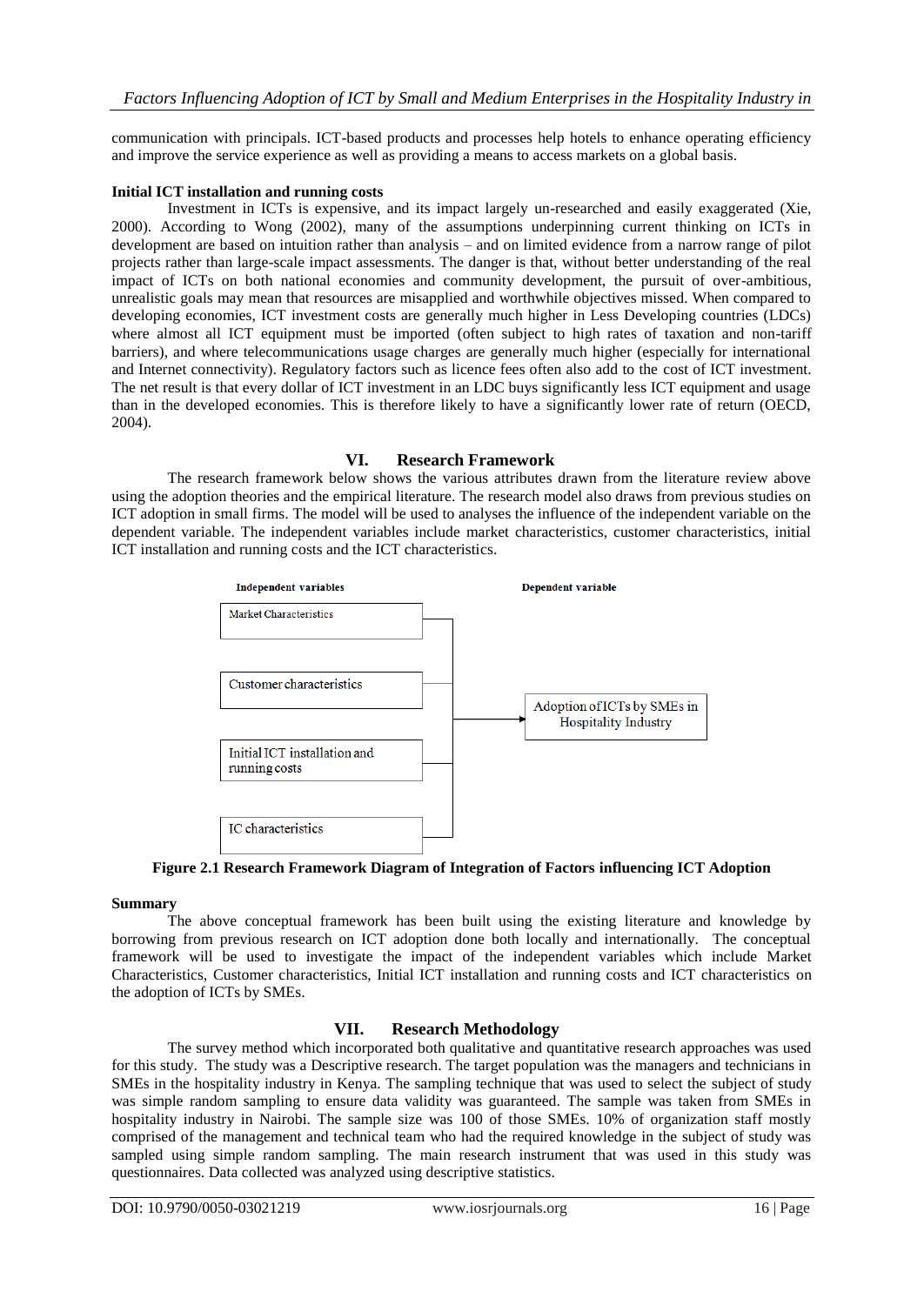# **VIII. Research Findings And Discussions**

#### **Industry Market Characteristics**

The study sought to establish how industry market characteristics influence the adoption of ICT by SMEs in the hospitality sector. The study established that market size, the greater competitive advantage and expansion of its market coverage influence the adoption of ICT by an SME"s. This agrees with Sunil and Nazrul 2005who stated that the geographical location of a hotel, the size of its market and the level of competition that it has to face have a strong impact on the ICT adoption propensity of a hotel.

Wei *et al.* (2001) found that firm-related factor such as the size of the hotel in terms of the number of rooms; the scope of activities of the hotel in terms of activities that the hotel is engaged in; the grade of the hotel; and the age of the hotels have a significant impact on the adoption of ICT in the hotel industry. This agrees with the research findings which showed that SMEs with varied lines of activities would find more use in the adoption of ICTs than hotels with a relatively smaller span of activities.

#### **Customer Characteristics**

The study sought to find out the influence customer characteristics have on the adoption of ICT by SME"s. From the study it was seen that ICT-based technologies and processes will lead to an improvement in operating efficiencies and customer service levels. This concurs with what Connolly and Olsen (2000) established that information and communications technology is the single greatest force effecting change in the hospitality industry. These changes include the improvement in operating efficiencies and customer service levels.

It was also noted that rapid advances in technology as well as the increasing demands of customers, who look forward to flexible, specialized, accessible and interactive products and communication may influence adoption of ICT in SMEs. Buhalis (1998) attributes this trend to ICT-based products and processes help hotels to enhance operating efficiency and improve the service experience as well as providing a means to access markets on a global basis.

#### **Initial ICT installation and Running Costs**

The study sought to examine the effect of initial ICT installation and running cost on adoption of ICT especially after Wei *et al.* (2001) showed clearly that the effective adoption of several ICT technologies requires a substantial investment of resources. The study established that lack of resources may affect the inclination of smaller SMEs to adopt costly ICTs, while relatively larger SMEs with some resources may be positively inclined to adopt ICT. This is logical considering that investment in ICTs is expensive, and its impact largely un-researched and easily exaggerated (Xie, 2000) and according to Wong (2002), many of the assumptions underpinning current thinking on ICTs in development are based on intuition rather than analysis – and on limited evidence from a narrow range of pilot projects rather than large-scale impact assessments. Hence as it was shown in the study considering the risky nature of investing in new technologies most SMEs may be prompted to wait until the technology has stabilized before investing in it.

#### **IX. Conclusion**

SMEs focusing on intensifying marketing and sales of its products and services in the target market and expansion of market coverage are inclined to adopt ICT. This is due to the great competitive advantage provided by ICT facilities which can be used both to attract customers as well as to increase the efficiency of their operations. This helps to blunt the advantage enjoyed by the SMEs competitors. Size of the SMEs in terms of the number of rooms, the scope of activities of the hotel is engaged in, types of core and support services offered and the market size, in terms of the number of clients who visit the location, the product and service market coverage influence ICT adoption by SMEs. SMEs with varied lines of activities would find more use in the adoption of ICTs than hotels with a relatively smaller span of activities.

Rapid advances in technology as well as the increasing demands of customers, who look forward to flexible, specialized, accessible and interactive products and communication influence adoption of ICT leading to an improvement in operating efficiencies and customer service levels desired by the customers. Demographic characteristics such as age, educational level, economic status, position in society and gender of the customers influence the adoption of ICT by SMEs for example SMEs that target higher economic classes may be more inclined to adopt ICTs due to customer demand, as well as to enhance their image. ICT-based products and processes aimed at enhancing operating efficiency of SMEs and improving the service experience of customers as well as providing a means to access markets on a global basis is more likely to be adopted by SMEs.

Effective adoption of several ICT technologies requires a substantial investment of resources. This explains the lack of inclination of smaller SMEs to adopt costly ICTs, while relatively larger SMEs with some resources may be positively inclined to adopt ICT. This is further compounded by high initial ICT investment costs especially in cases where almost all ICT equipment are imported and subjected to taxation and other non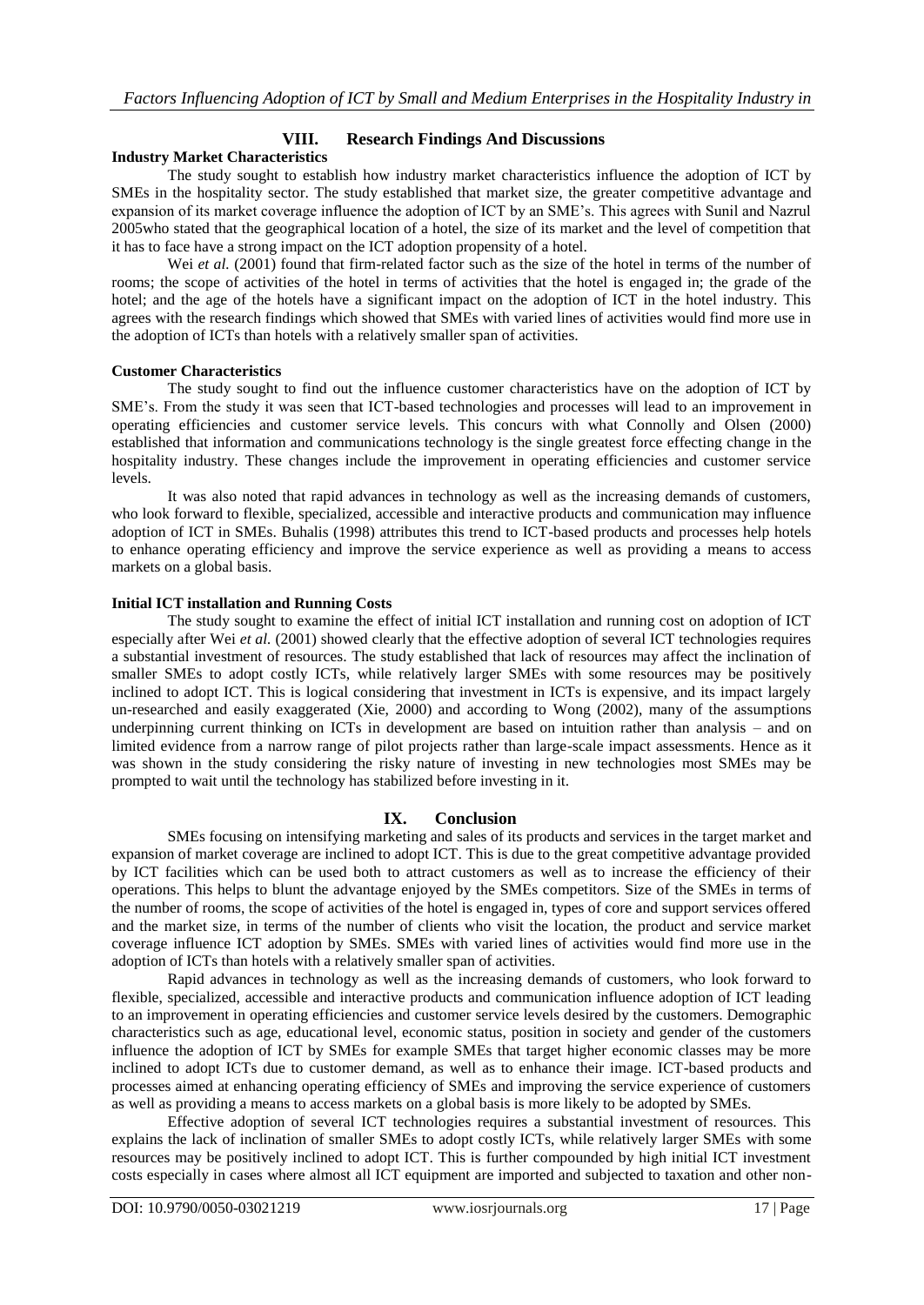tariff barriers, high ICT usage charges especially for international and Internet connectivity and the addition of regulatory factors such as license fees to the cost of ICT investment. This risky nature of investing in new technologies may prompt SMEs to wait until the technology has stabilized before investing in it.

In most SMEs where ICT is adopted the organization performs most of its functions online. These include the storage and sharing of information, communication and service of customers and the use of internet software application to perform some of its functions. Also most SMEs have a functional website where most of the company information can be obtained.

#### **References**

- [1]. Rafi Ashrafi and Muhammed Murtaza "Use and Impact of ICT on SMEs in Oman" Electronic Journal Information Systems Evaluation Volume 11 Issue 3 2008 (125-138)
- [2]. Communication Commission of Kenya, (2009). Communications statistics report secondquarter2008/2009 UR[L:http://www.cck.go.ke/html/cat.asp?title=Publications+and+Statistics&contcatid=7](http://www.cck.go.ke/html/cat.asp?title=Publications+and+Statistics&contcatid=7)
- [3]. Communication Commission of Kenya, (2006). Internet Market Study,Communication Commisson of Kenya. UR[L:http://www.cck.go.ke/market\\_information\\_telecommunocation](http://www.cck.go.ke/market_information_telecommunocation)
- [4]. Vachara Peansupap, Derek H.T. Walker," Information communication technology (ICT) implementation constraints: A construction industry perspective[" Engineering, Construction and Architectural Management](http://www.emeraldinsight.com/0969-9988.htm)
- [5]. Anthony M. Wanjohi (2009), Challenges Facing SMEs in Kenya, URL:http://www.buzzle.com/articles/challenges-facing-smes-inkenya.html
- [6]. Duncombe, R. & Heeks, R. (2001). Information and Communication Technologies (ICTs) and Small Enterprise in Africa: Lessons from Botswana. Institute for Development Policy and management: Research
- [7]. Attewell, P. (1992), Technology diffusion and organizational learning: The case of business computing. Organization Science, 3 (1), 1-19.
- [8]. Brown, R. (1993). "New Technologies in Communication: A General Description", Media Development. Vol. 30, No. 4.
- [9]. Chacko, G. and Glen H. (2002). ICT and Small, Medium and Micro Enterprises in Asia Pacific Size Does Matter. A project of Information Technologies and International Development published by the MIT Press and the Berkman Center for Internet & Society at Harvard Law School[. http://mitpress.mit.edu/itid](http://mitpress.mit.edu/itid)
- [10]. Chiware, E. R. T. and Dick A. L. (2008). The use of ICTs in Namibia"s SME sector to access business information services. The Electronic Library Vol. 26 No. 2, pp. 145-157
- [11]. Cook, T. D., and Donald T. C. (1979). Quasi-Experimentation: Design & Analysis Issues for Field Settings. Boston: Houghton Mifflin Company.
- [12]. Drucker, P. F. (1992). "Where the New Markets are": Wall Street Journal, April 1992, A14.
- [13]. Duncombe, R. & Heeks, R. (2004). Growth and Formalization of Information Systems in Developing Country SMEs. Development Informatics Working Paper Series Paper No. 1[9 http://www.sed.manchester.ac.uk/idpm/publications/wp/di/index.htm](http://www.sed.manchester.ac.uk/idpm/publications/wp/di/index.htm)
- [14]. Economic Commission for Africa (1999). Developing National Information and Communications Infrastructure (Nici) policies, plans and strategies: the 'why' and 'how' URL[: http://www.uneca.org/aisi/nici/country\\_profiles/NICI%20in%20Africa.htm](http://www.uneca.org/aisi/nici/country_profiles/NICI%20in%20Africa.htm)
- [15]. Ikoja-Odogo, R. and Ocholla, D. N. (2004**).** Information seeking behavior of the informal sector entrepreneurs: the Uganda experience Libri, 2004, vol. 54, pp. 54–66
- [16]. Institute of Policy Analysis & Research (2000). Redressing institutional impediments to micro and small scale enterprises access to credit in Kenya IPAR Policy Brief. Real Sector: No. 1 URL[: http://www.eldis.org/static/DOC7949.htm](http://www.eldis.org/static/DOC7949.htm)
- [17]. International Telecommunication Union, (2009). Measuring the Information Society: The ICT Development Index, Place des Nations CH-1211 Geneva Switzerland
- [18]. International Telecommunication Union (ITU), (1998). World Telecommunication Development Report: Universal Access**.** World Telecom Indicators, ITU, Switzerland.
- [19]. Jensen, R., (1999), Adoption and Diffusion of an Innovation of Uncertain Profitability, Journal of Economic Theory vol. 27, pg182- 193.
- [20]. Kandiri, John M. (2006). ICT Policy in Kenya and ways of improving the existing ICT policy. Presented to Management Science Students Association (MASSA) – The University of Nairobi. URL: [www.strathmore.edu/research/](http://www.strathmore.edu/research/ict-policy-in-kenya.pdf)**ict**-**policy**-in-kenya.pdf
- [21]. Kimuyu, P. and J. Omiti (2000). Institutional Impediments to Access to Credit by Micro and Small Scale Enterprises in Kenya. Institute of Policy Analysis and Research (IPAR) Discussion Paper No. 26 URL[: http://www.ipar.or.ke/pbrs.pdf](http://www.ipar.or.ke/pbrs.pdf)
- [22]. Kimuyu, P. (2001). Micro-level institutions and enterprise productivity: insights from Kenya"s small business sector. Institute of Policy Analysis and Research, Kenya September 2001
- [23]. Kiplang'at, J. (1999). An analysis of the opportunities for Information Technology in improving access, transfer and the use of agricultural information in the rural areas of Kenya. Journal of Library Management vol.20, 1/2 (1999): pg 115-127
- [24]. Kiplangat, J., A. Kwake and S.M. Kariuki (2005). Information and communication technology (ICT) adoption by small and medium scale enterprise (SME) tourism stakeholders in the Durban region, South Africa. African Journal of Archives & Information Science, Vol. 15, No. 2 (2005) pp 133-140
- [25]. Kituyi, E. and M. Marani (2003). Cleaner production in Kenyan Small and Medium Enterprises: prerequisites for successful technology adoption. African Centre for Technology Studies: Nairobi, Kenya.
- [26]. Kothari, C. R. (2004). Research methodology: methods and techniques 2<sup>nd</sup> ed, New Delhi, New Age International ltd. Publishers
- [27]. Mansell, R. and U. Wehn (1998). Knowledge Societies Information Technology for Sustainable Development, Oxford University Press. New York.
- [28]. Minishi-Majanja, M. K. and J. Kiplang'at (2005) The diffusion of innovations theory as a theoretical framework in Library and Information Science research: research article Sabinet Online, vol. 71 no. 3 pg. 211 - 224
- [29]. Moore, G. C. and I. Benbasat (1991). Development of an instrument to measure the perceptions of adopting an information technology innovation. Information Systems Management. Vol. 2 No. 3, pp. 192-222.
- [30]. Mugenda, A. and O. Mugenda (1999). Research Methods: Qualitative and Quantitative Approaches. Nairobi: Acts Press.
- [31]. Mutula, S. M. and P. Van Brakel (2007). ICT skills readiness for the emerging global digital economy among small businesses in developing countries: Case study of Botswana, Library Hi Tech Vol. 25 No. 2, 2007 pg. 231-245 URL: <http://www.emeraldinsight.com/0737-8831.htm>
- [32]. Neuman, W.L. (2000). Social research methods: qualitative and quantitative approaches. 4th edition. Boston MA: Allyn and Bacon.